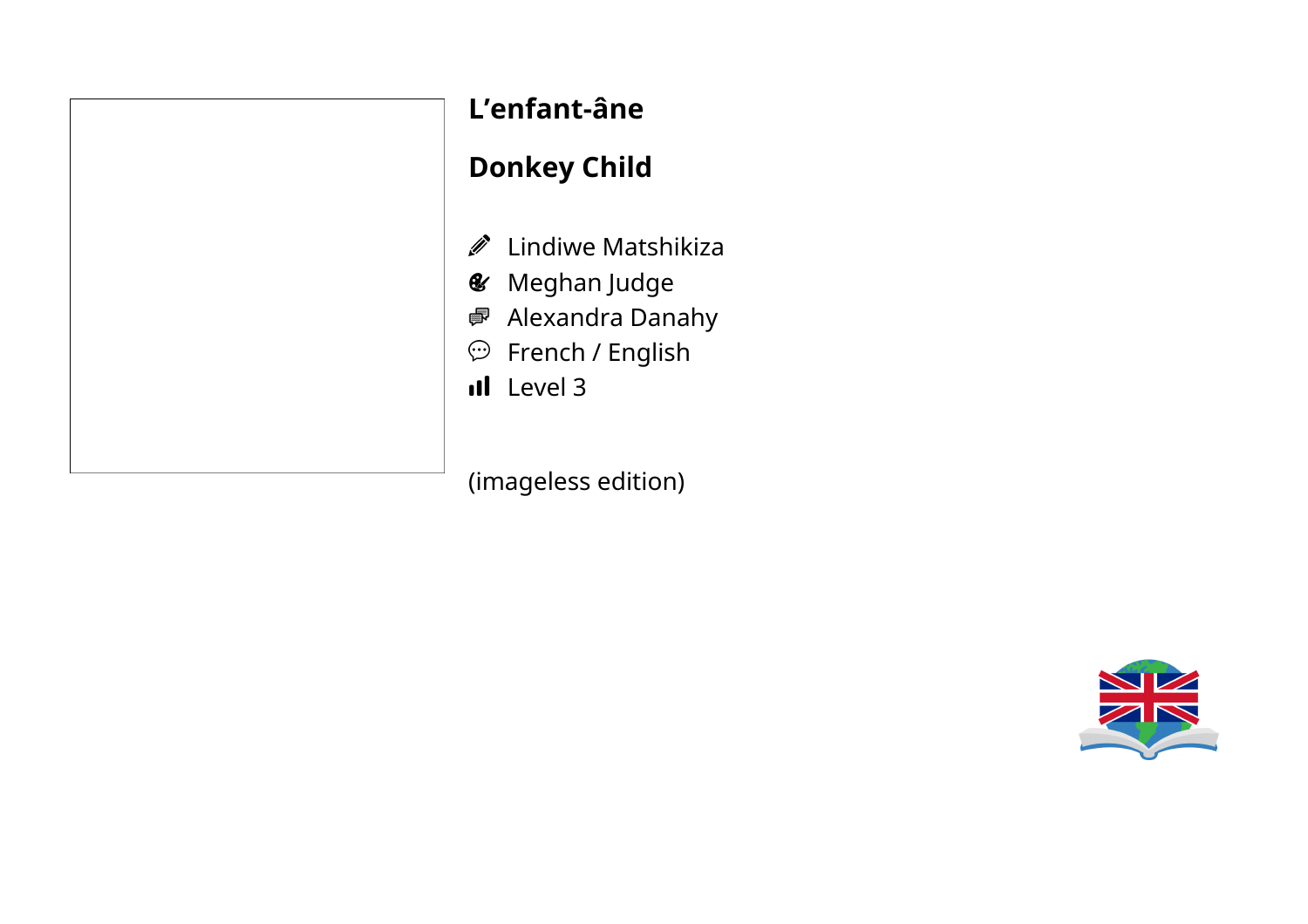Une petite fille fut la première à voir la forme mystérieuse au loin.

It was a little girl who first saw the mysterious shape in the distance.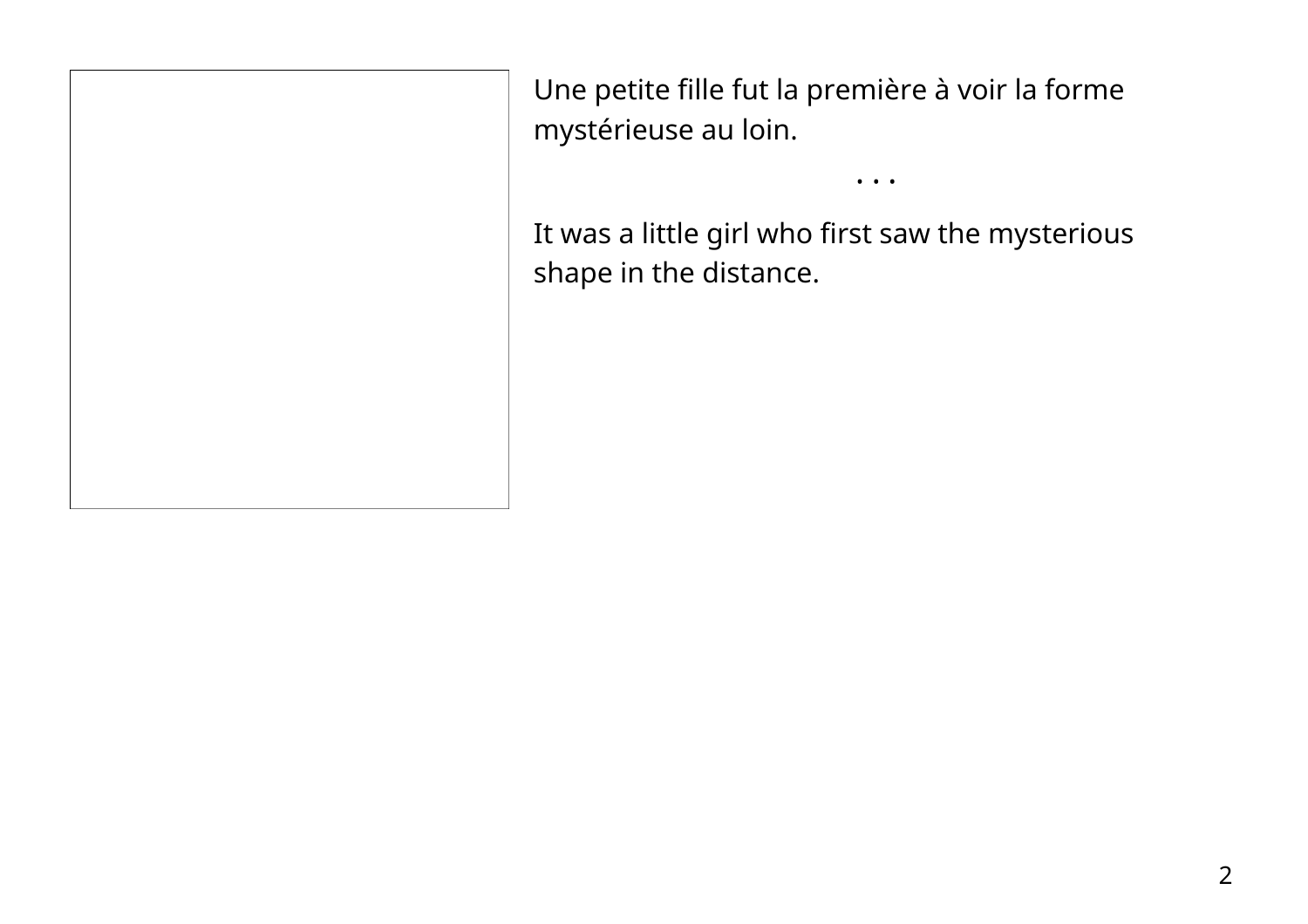Tandis que la forme se rapprocha, la petite fille vit que c'était une femme enceinte de plusieurs mois.

• • •

As the shape moved closer, she saw that it was a heavily pregnant woman.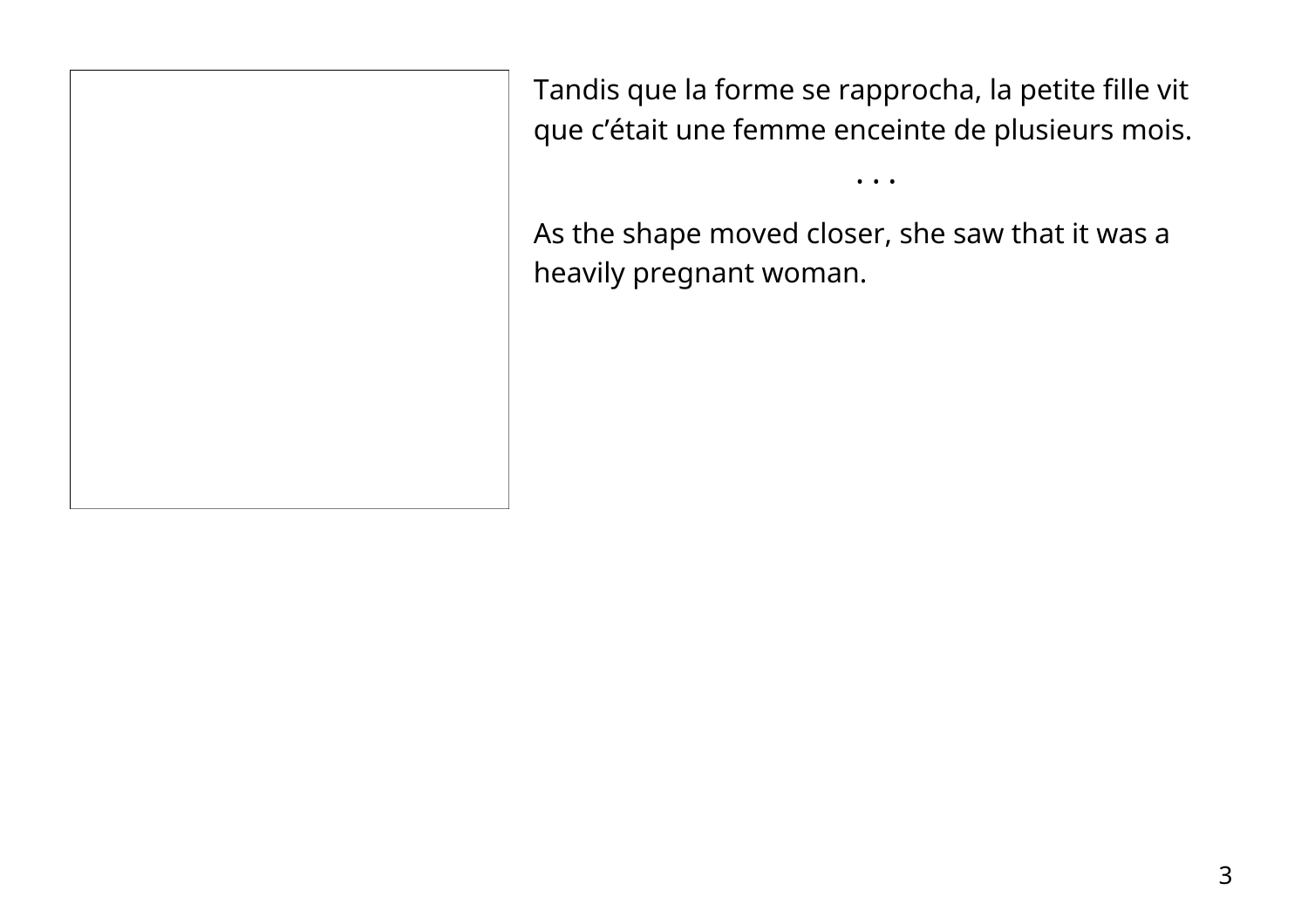Timide mais brave, la petite fille se rapprocha de la femme. « Nous devons la garder avec nous, » dit le peuple de la petite fille. « Nous la garderons en sécurité, ainsi que son enfant. »

Shy but brave, the little girl moved nearer to the woman. "We must keep her with us," the little girl's people decided. "We'll keep her and her child safe."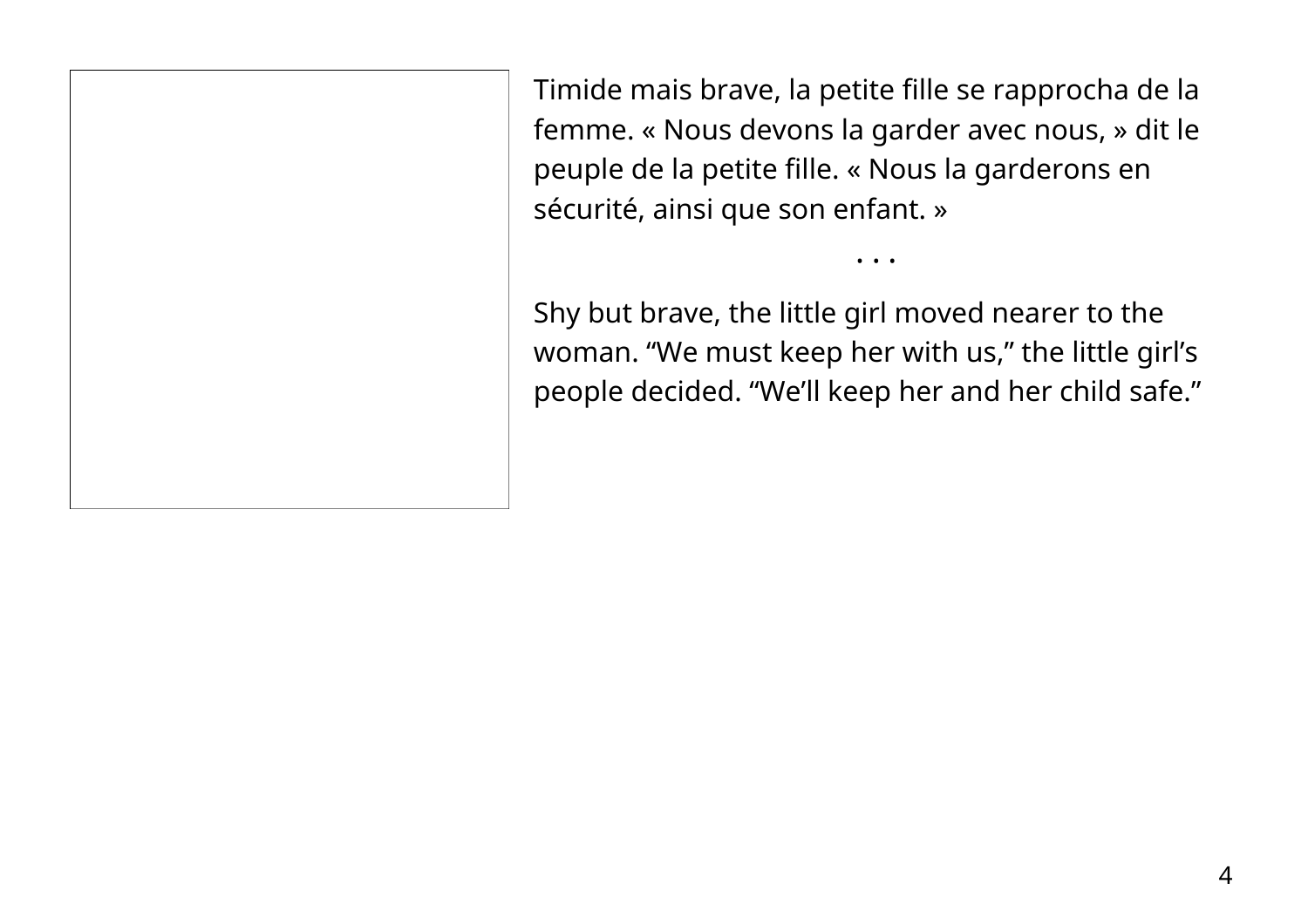L'enfant arriva bientôt. « Pousse ! » « Apportez des couvertures ! » « De l'eau ! » « Pouuusseeee ! »

• • •

The child was soon on its way. "Push!" "Bring blankets!" "Water!" "Puuuuussssshhh!!!"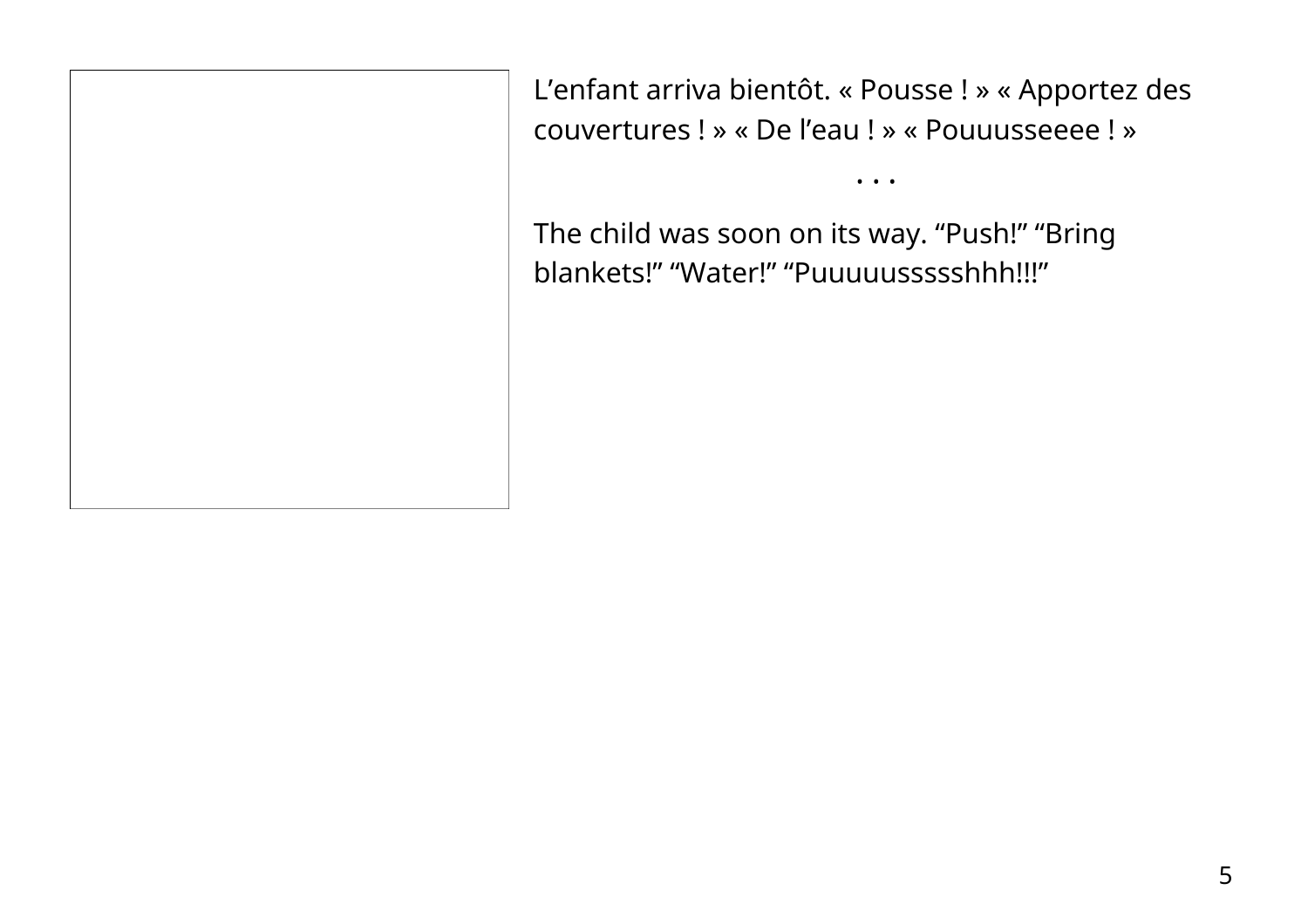Mais quand ils virent le bébé, tous firent un saut en arrière. « Un âne ?! »

But when they saw the baby, everyone jumped back in shock. "A donkey?!"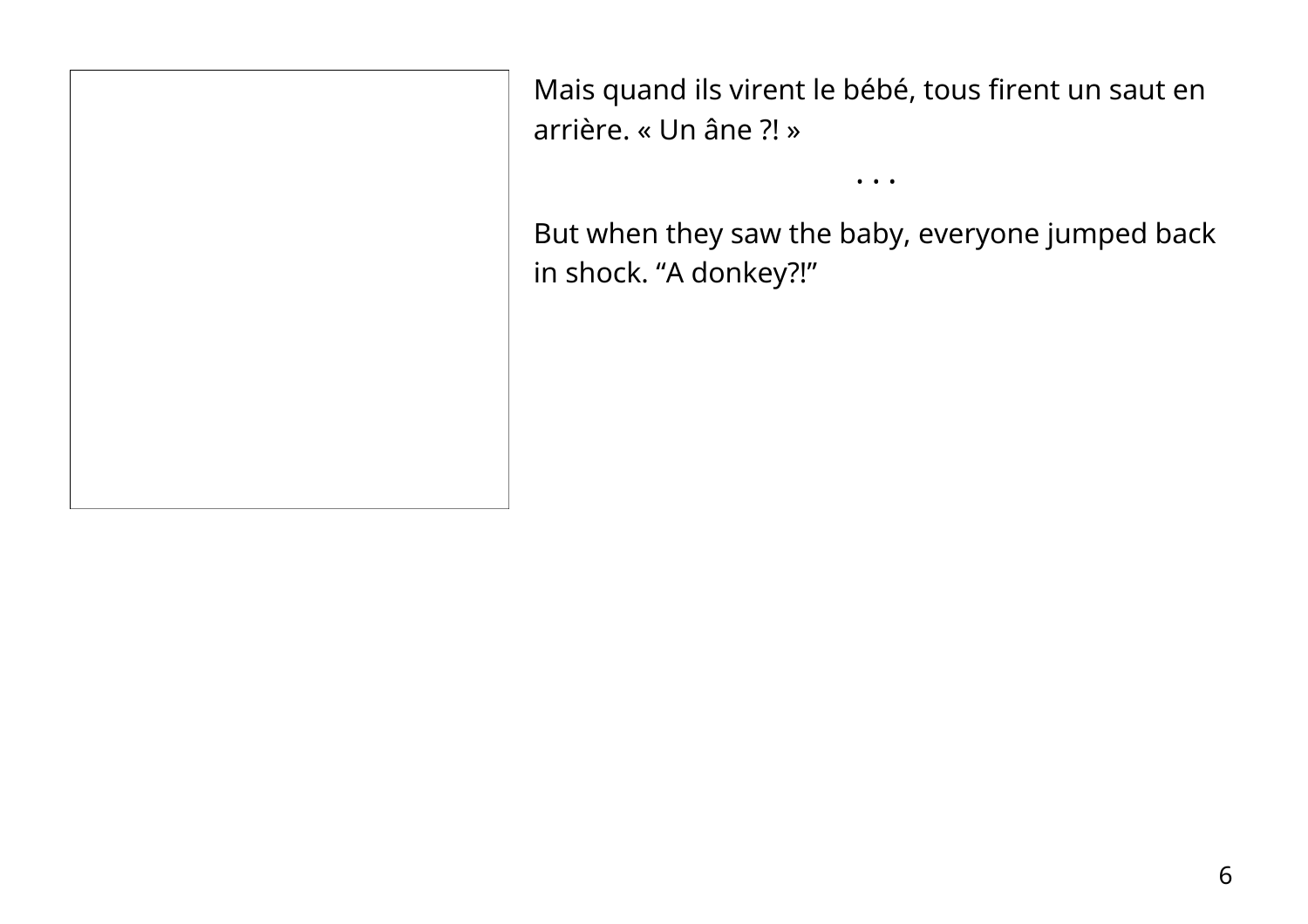Tout le monde commença à se disputer. « Nous avions dit que nous garderions mère et enfant en sécurité et c'est ce que nous ferons, » dirent quelques-uns. « Mais ils vont nous porter malchance ! » dirent d'autres.

Everyone began to argue. "We said we would keep mother and child safe, and that's what we'll do," said some. "But they will bring us bad luck!" said others.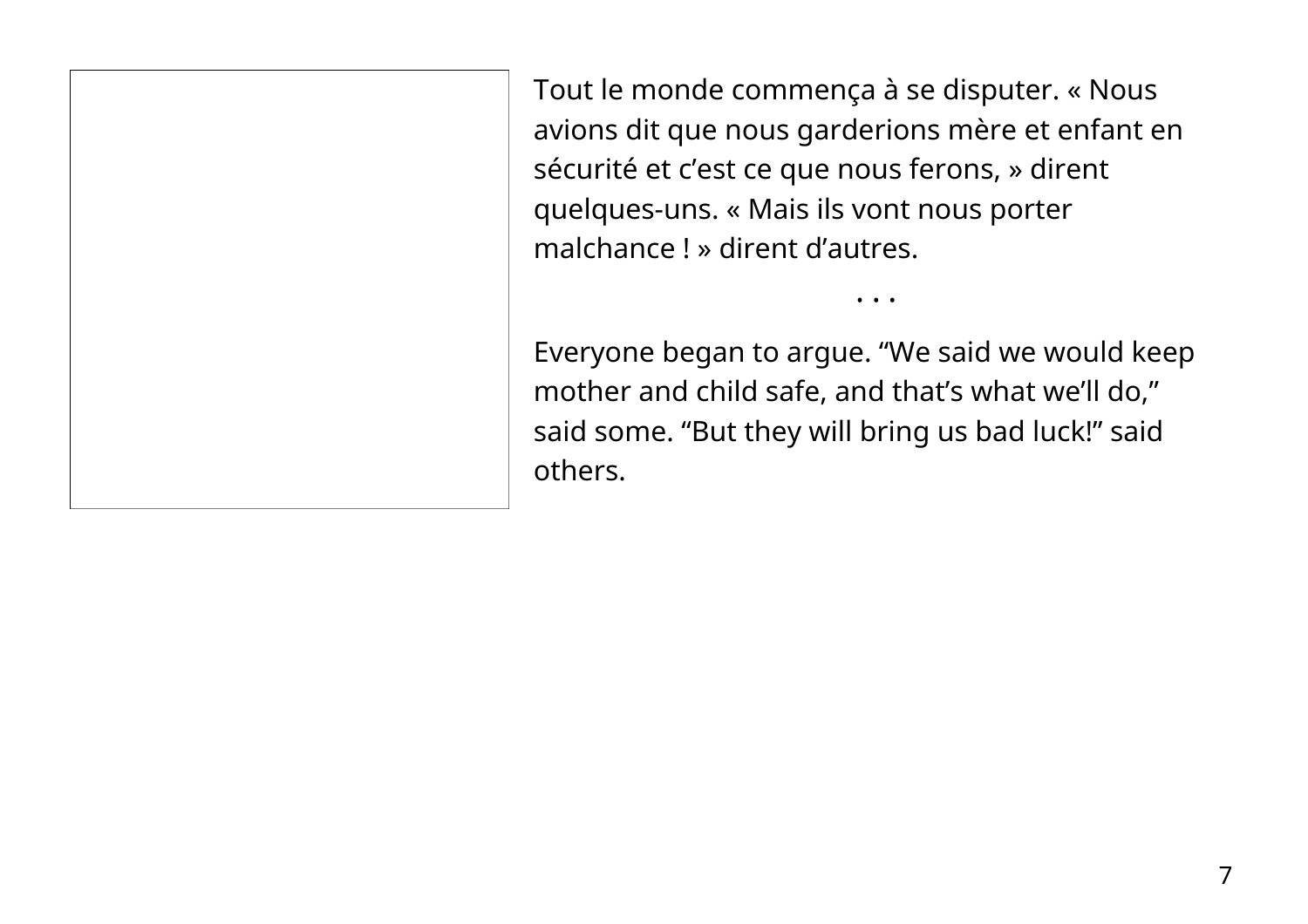Ainsi, la femme se retrouva seule encore une fois. Elle se demanda quoi faire de cet enfant embarrassant. Elle se demanda quoi faire d'ellemême.

And so the woman found herself alone again. She wondered what to do with this awkward child. She wondered what to do with herself.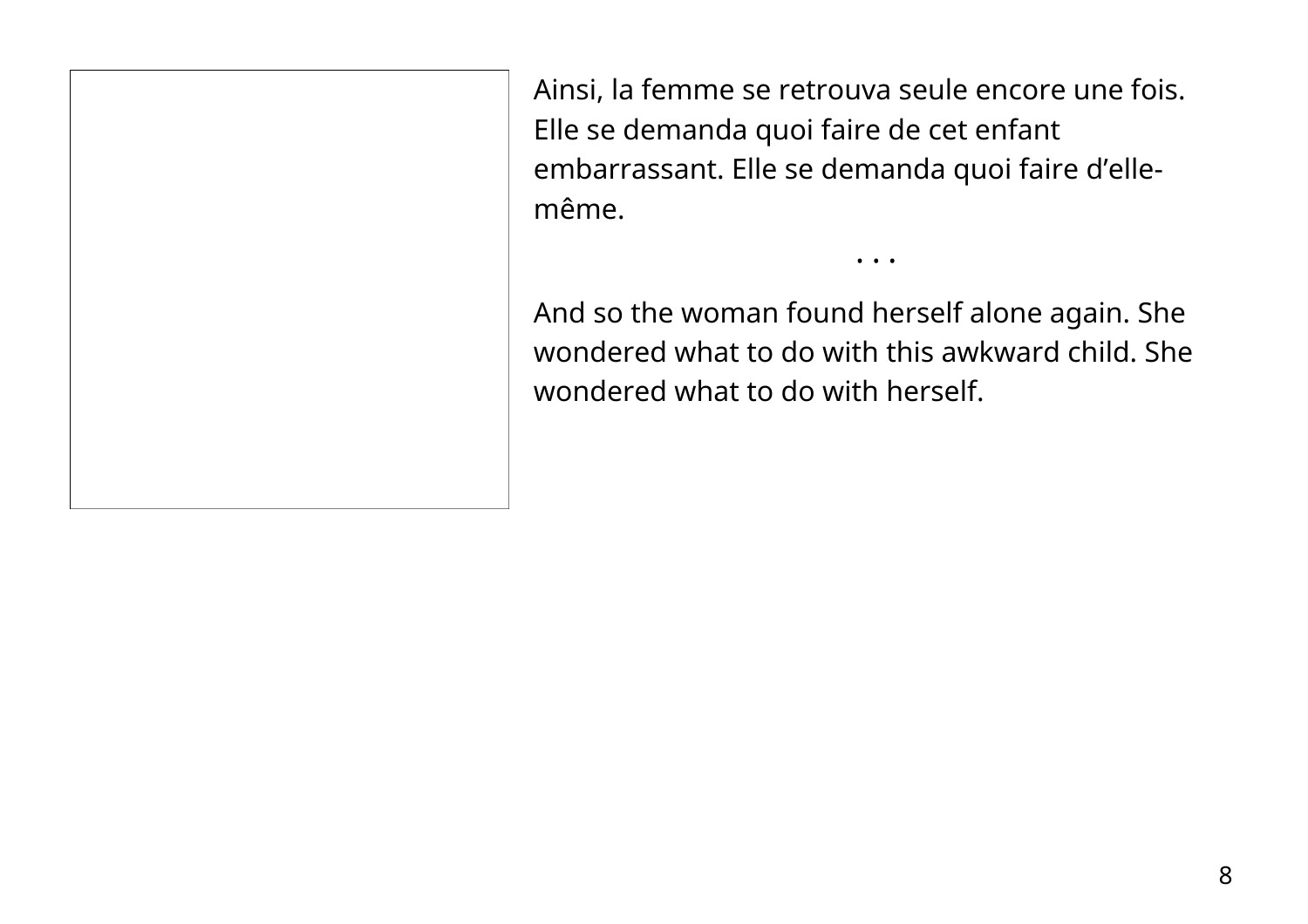Mais elle dut finalement accepter qu'il était son enfant et qu'elle était sa mère.

But finally she had to accept that he was her child and she was his mother.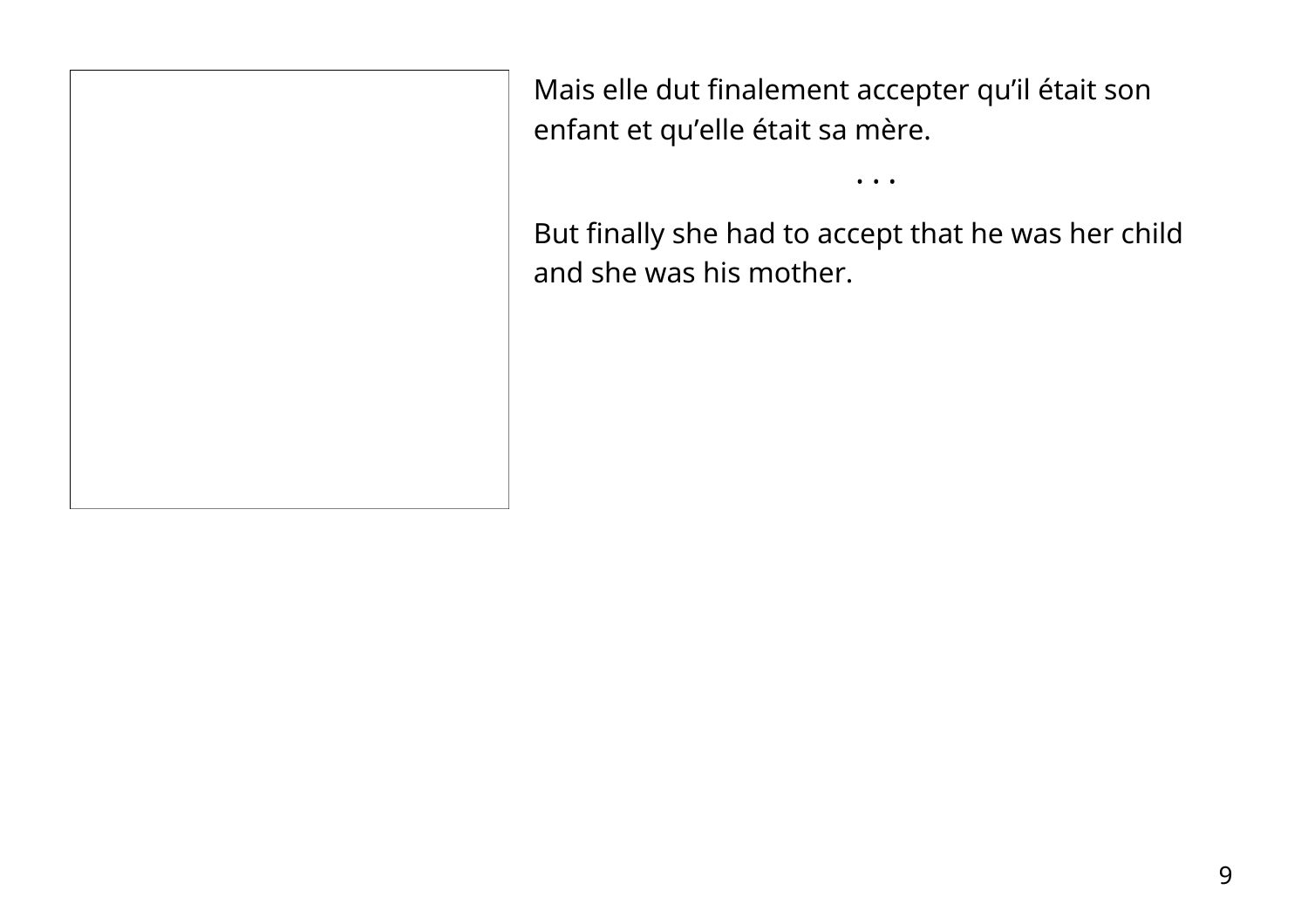Maintenant, si l'enfant était resté petit tout aurait été différent. Mais l'enfant-âne grandit et grandit jusqu'à ce qu'il ne puisse plus être porté sur le dos de sa mère. Et malgré ses plus grands efforts, il ne pouvait pas se comporter comme un être humain. Sa mère était très souvent fatiguée et frustrée. Parfois elle l'obligeait à faire du travail destiné aux animaux.

• • •

Now, if the child had stayed that same, small size, everything might have been different. But the donkey child grew and grew until he could no longer fit on his mother's back. And no matter how hard he tried, he could not behave like a human being. His mother was often tired and frustrated. Sometimes she made him do work meant for animals.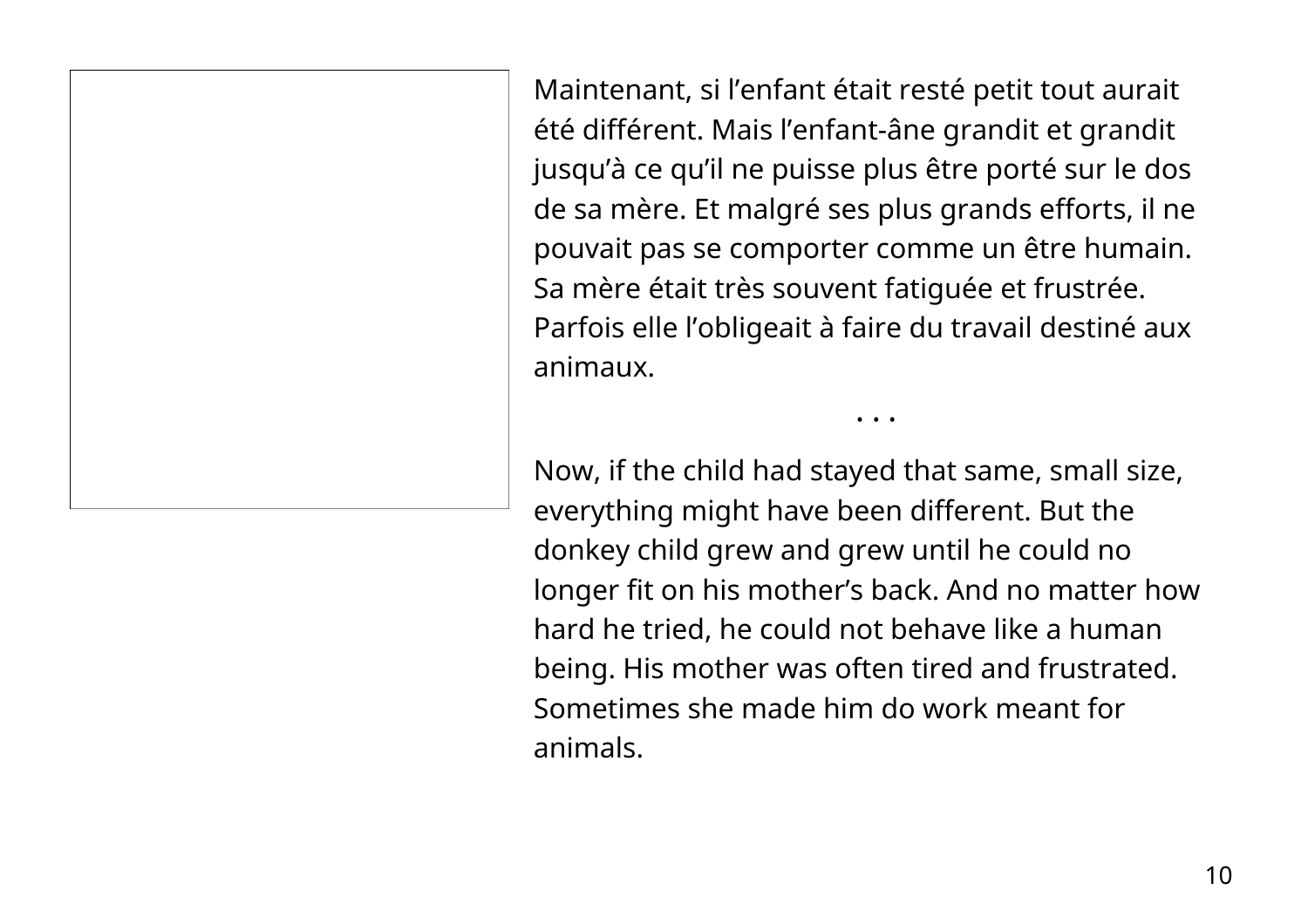La confusion et la colère s'accumulèrent à l'intérieur d'Âne. Il ne pouvait pas faire ceci et il ne pouvait pas faire cela. Il ne pouvait pas être comme ceci et il ne pouvait pas être comme cela. Il devint tellement fâché qu'un jour il botta sa mère par terre.

• • •

Confusion and anger built up inside Donkey. He couldn't do this and he couldn't do that. He couldn't be like this and he couldn't be like that. He became so angry that, one day, he kicked his mother to the ground.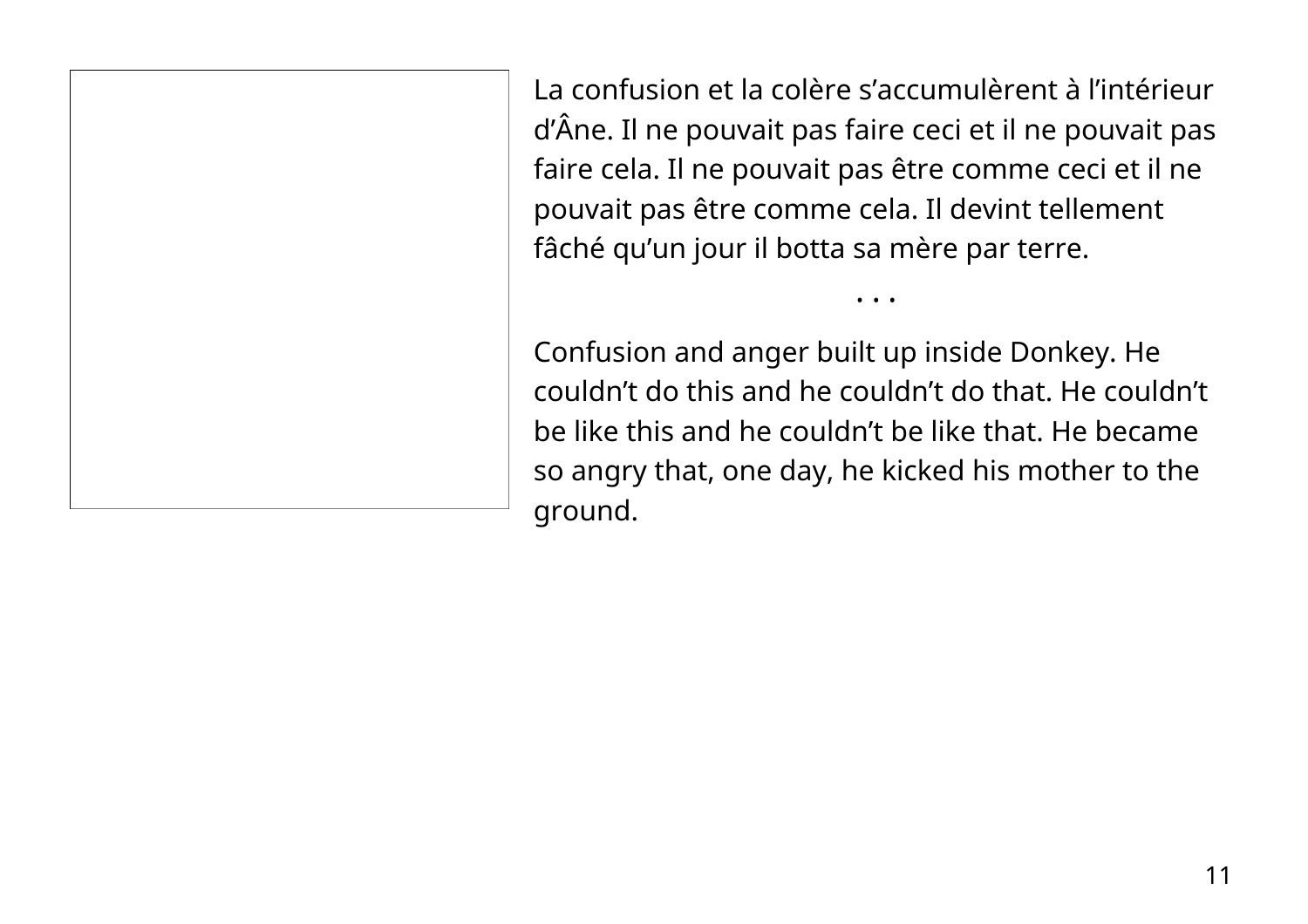Âne fut rempli de honte. Il commença à se sauver aussi vite et aussi loin qu'il pu.

• • •

Donkey was filled with shame. He started to run away as far and fast as he could.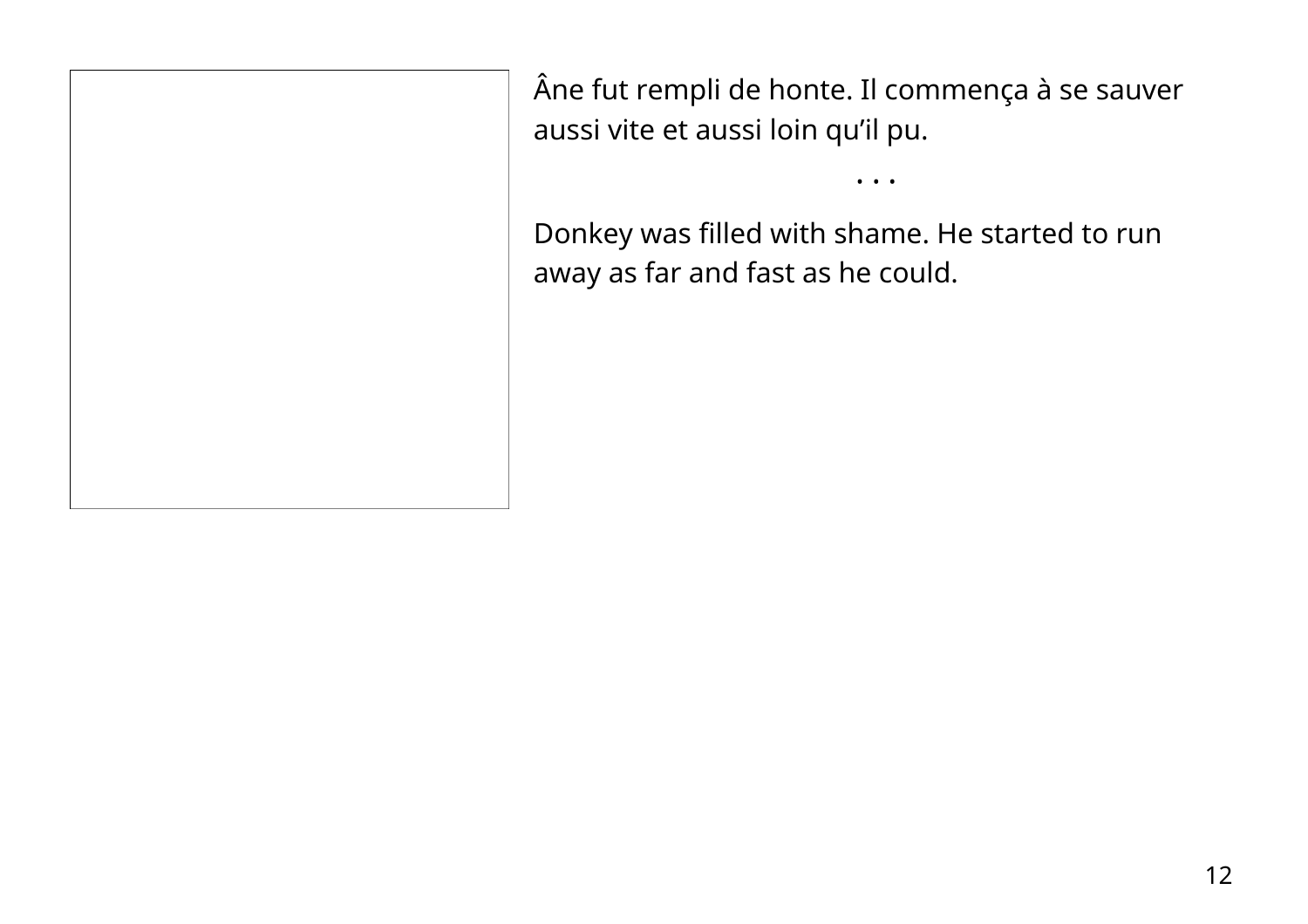Quand il s'arrêta de courir, la nuit était tombée et Âne était perdu. « Hi han ? » il chuchota à la noirceur. « Hi han ? » retourna la noirceur en écho. Il était seul. Se lovant en petite boule, il tomba dans un sommeil profond et agité..

• • •

By the time he stopped running, it was night, and Donkey was lost. "Hee haw?" he whispered to the darkness. "Hee Haw?" it echoed back. He was alone. Curling himself into a tight ball, he fell into a deep and troubled sleep.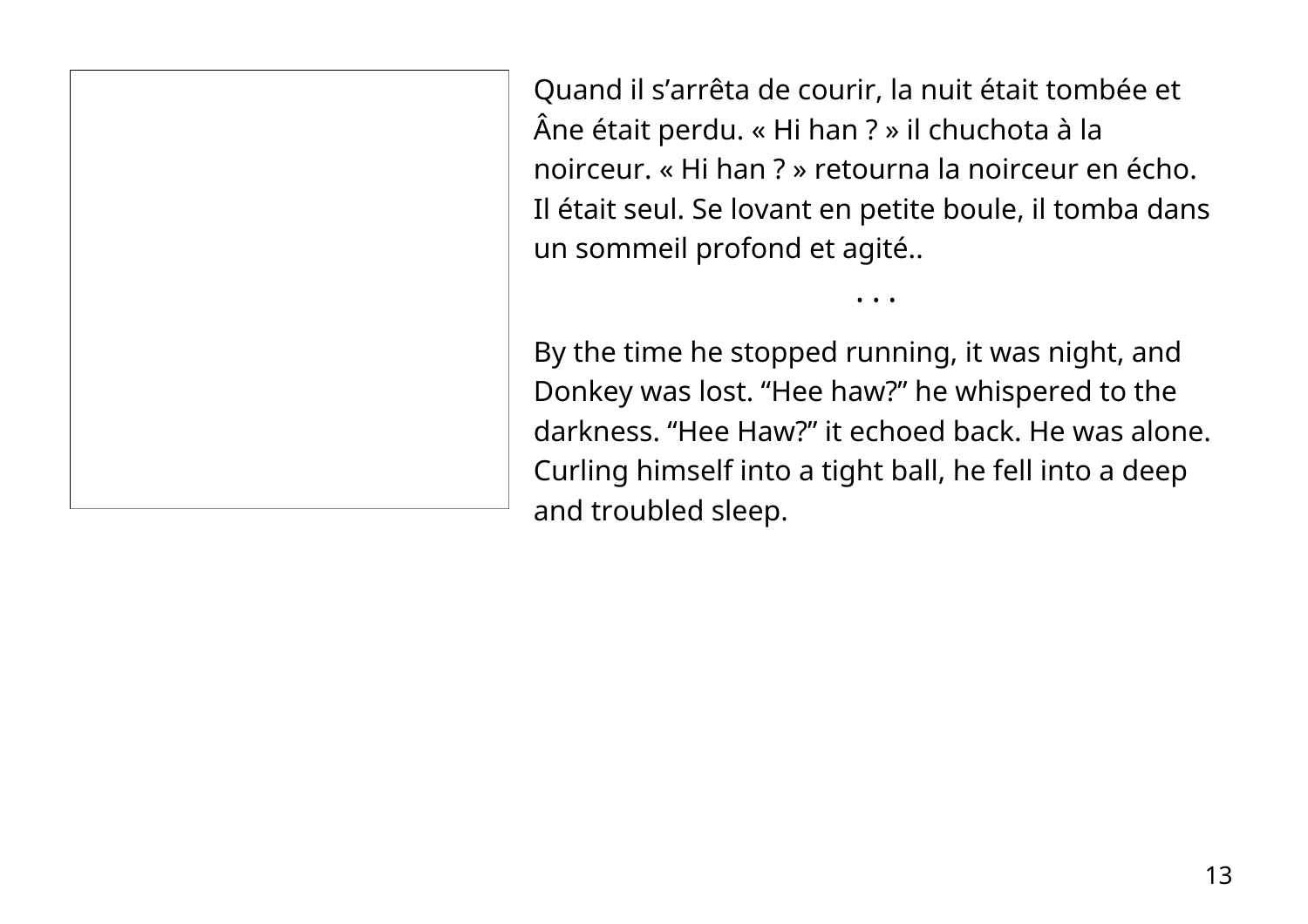Âne se réveilla et vit un vieil homme étrange qui le regardait. Il regarda dans les yeux du vieil homme et commença à ressentir un brin d'espoir.

Donkey woke up to find a strange old man staring down at him. He looked into the old man's eyes and started to feel a twinkle of hope.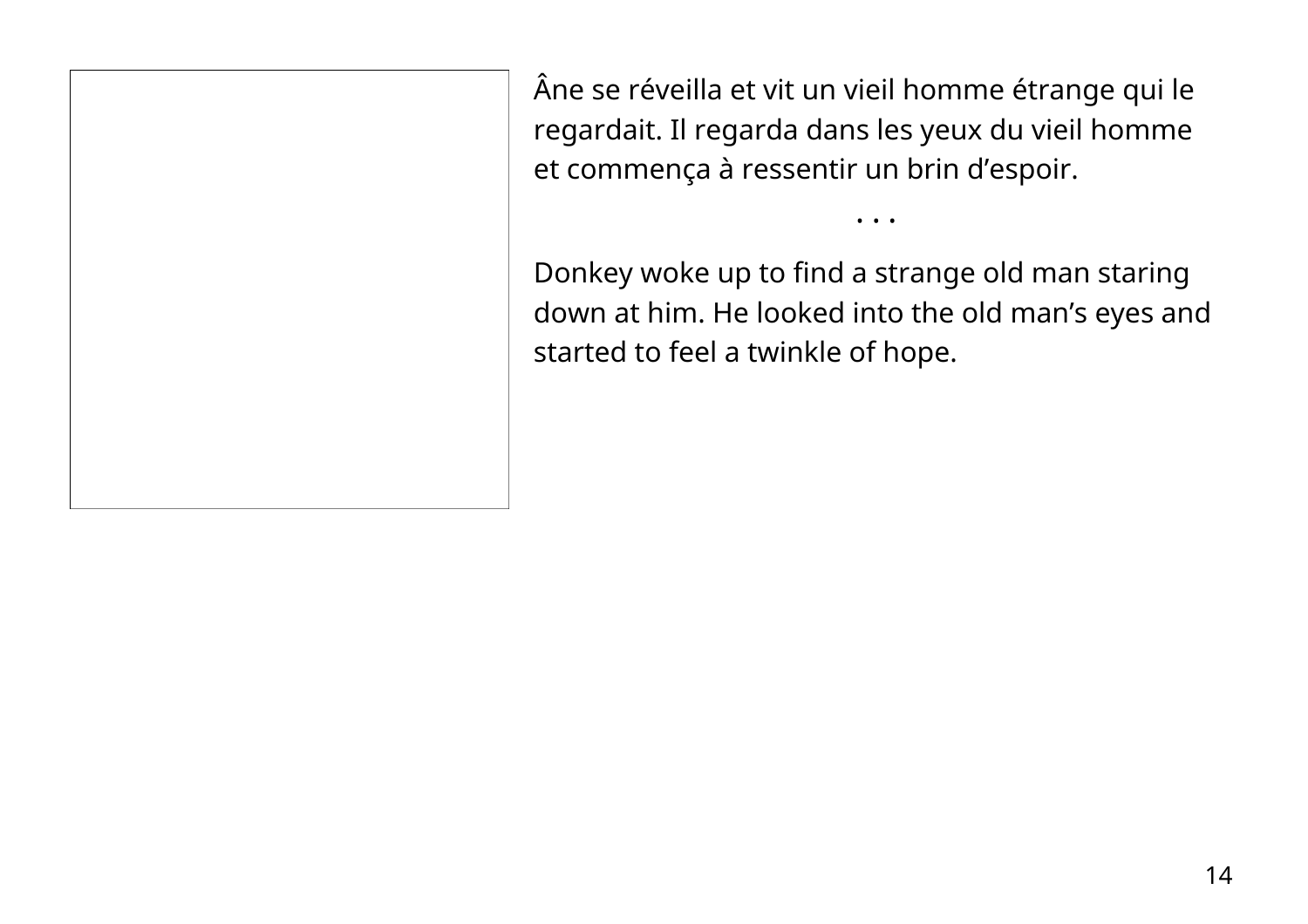Âne parti vivre avec le vieil homme, qui lui montra plusieurs façons de survivre. Âne écouta et apprit, et le vieil homme aussi. Ils s'aidèrent l'un l'autre et ils rirent ensemble.

Donkey went to stay with the old man, who taught him many different ways to survive. Donkey listened and learned, and so did the old man. They helped each other, and they laughed together.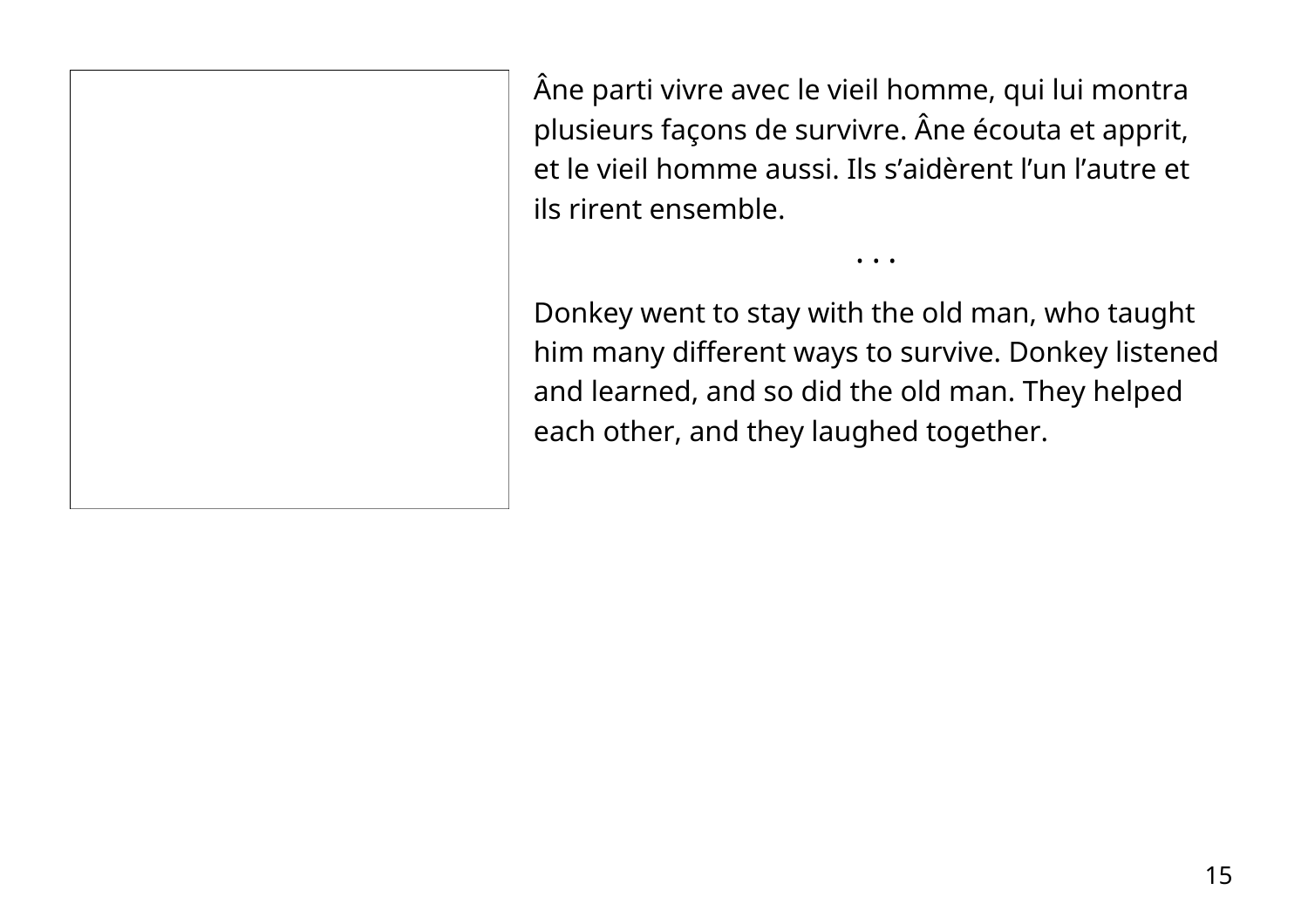Un matin, le vieil homme demanda à Âne de le transporter jusqu'au sommet d'une montagne.

One morning, the old man asked Donkey to carry him to the top of a mountain.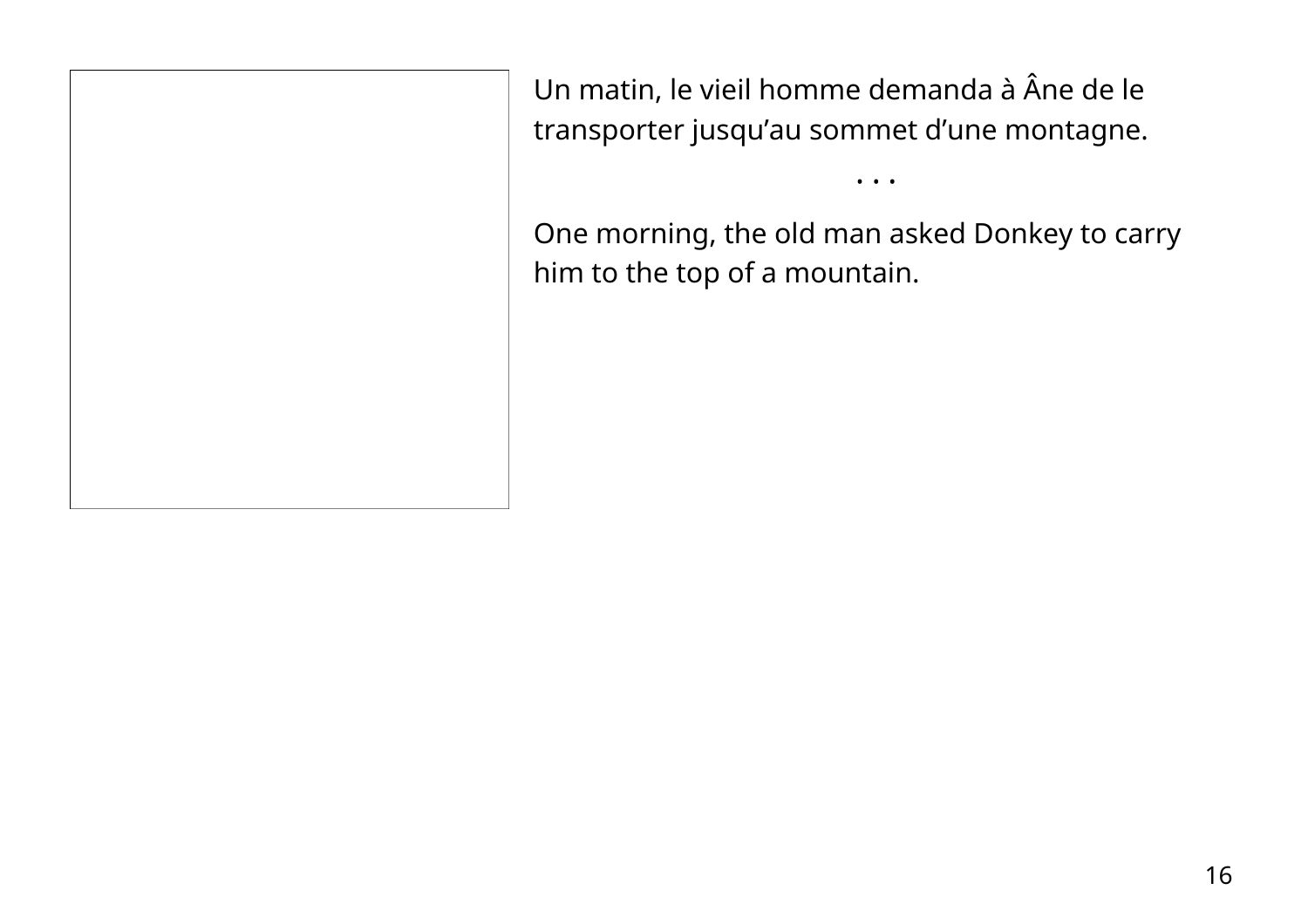En haut, parmi les nuages, ils s'endormirent. Âne rêva que sa mère était malade et qu'elle l'appelait. Et quand il se réveilla…

• • •

High up amongst the clouds they fell asleep. Donkey dreamed that his mother was sick and calling to him. And when he woke up…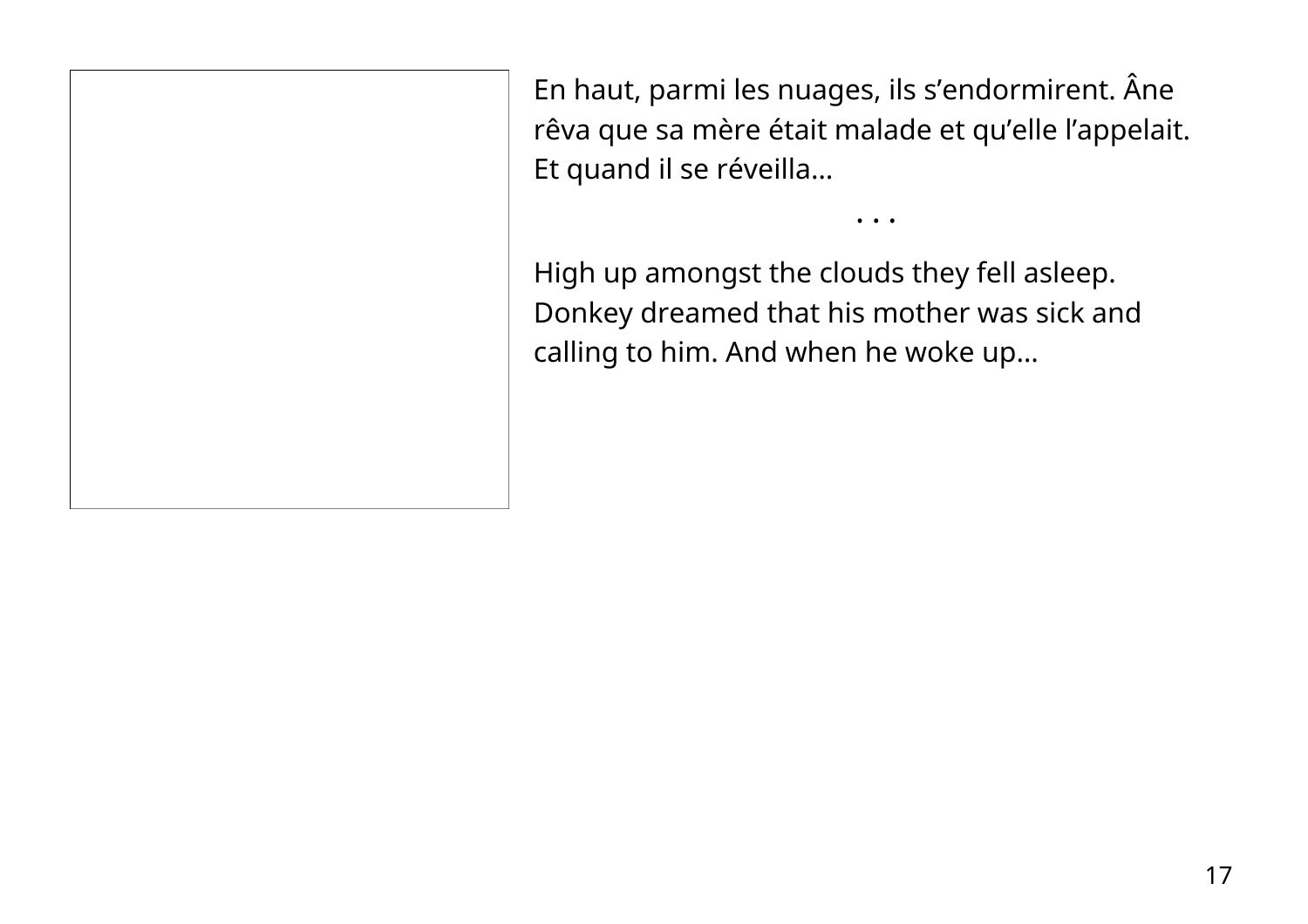… les nuages avaient disparus avec son ami le vieil homme.

… the clouds had disappeared along with his friend, the old man.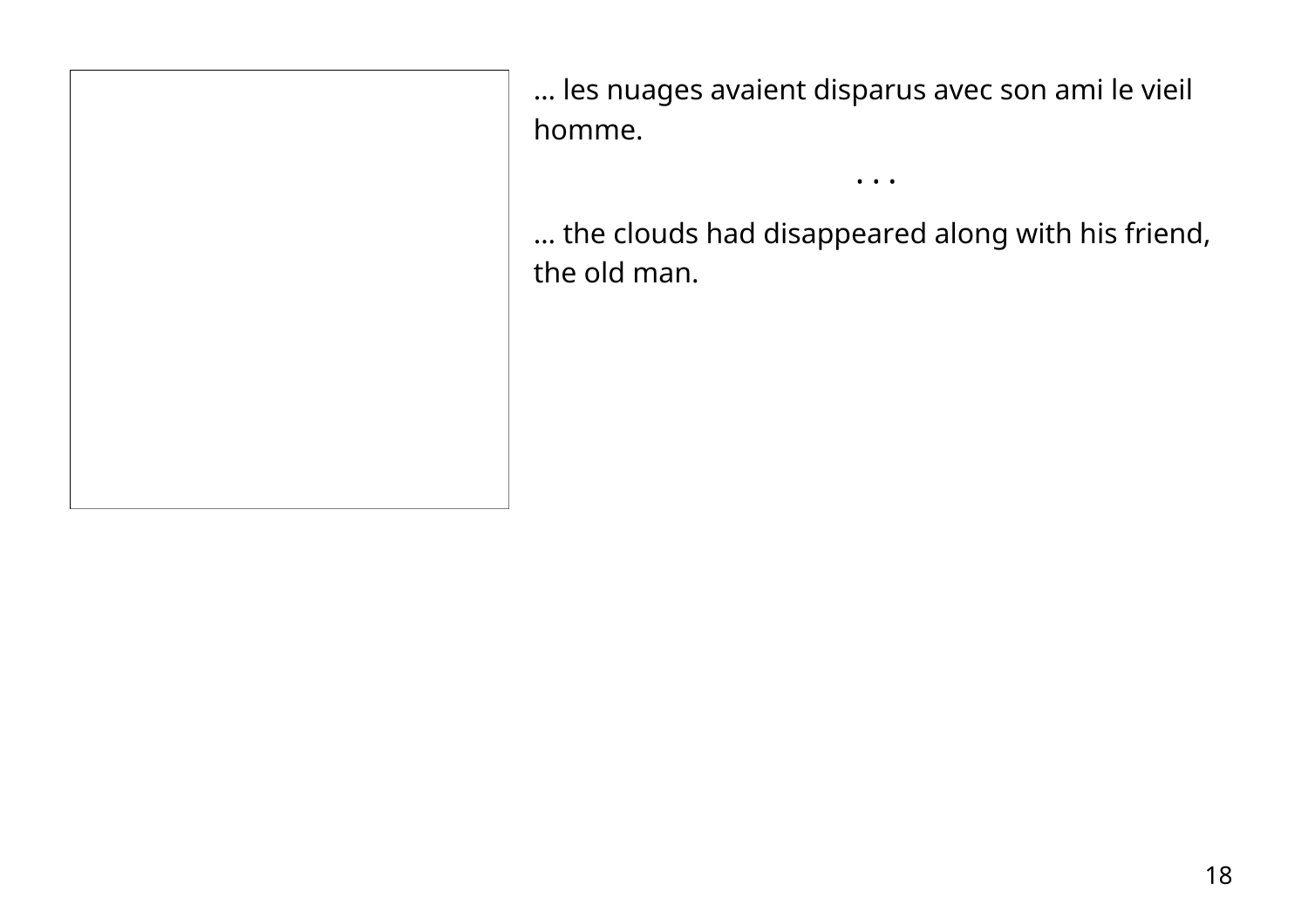Âne sut finalement quoi faire.

• • •

Donkey finally knew what to do.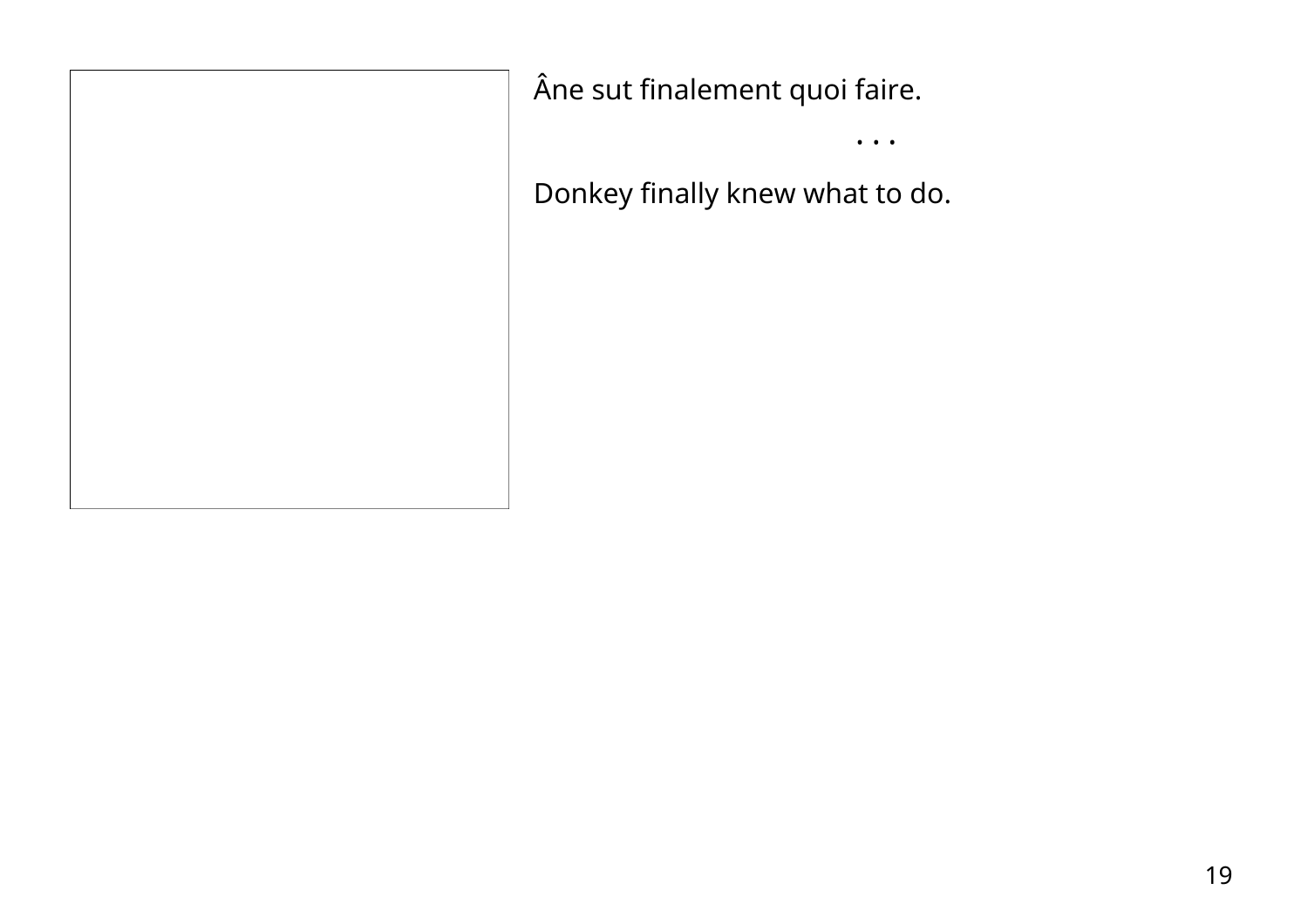Âne trouva sa mère, seule et en deuil pour son enfant perdu. Ils se regardèrent longtemps. Puis ils s'embrassèrent très fort.

Donkey found his mother, alone and mourning her lost child. They stared at each other for a long time. And then hugged each other very hard.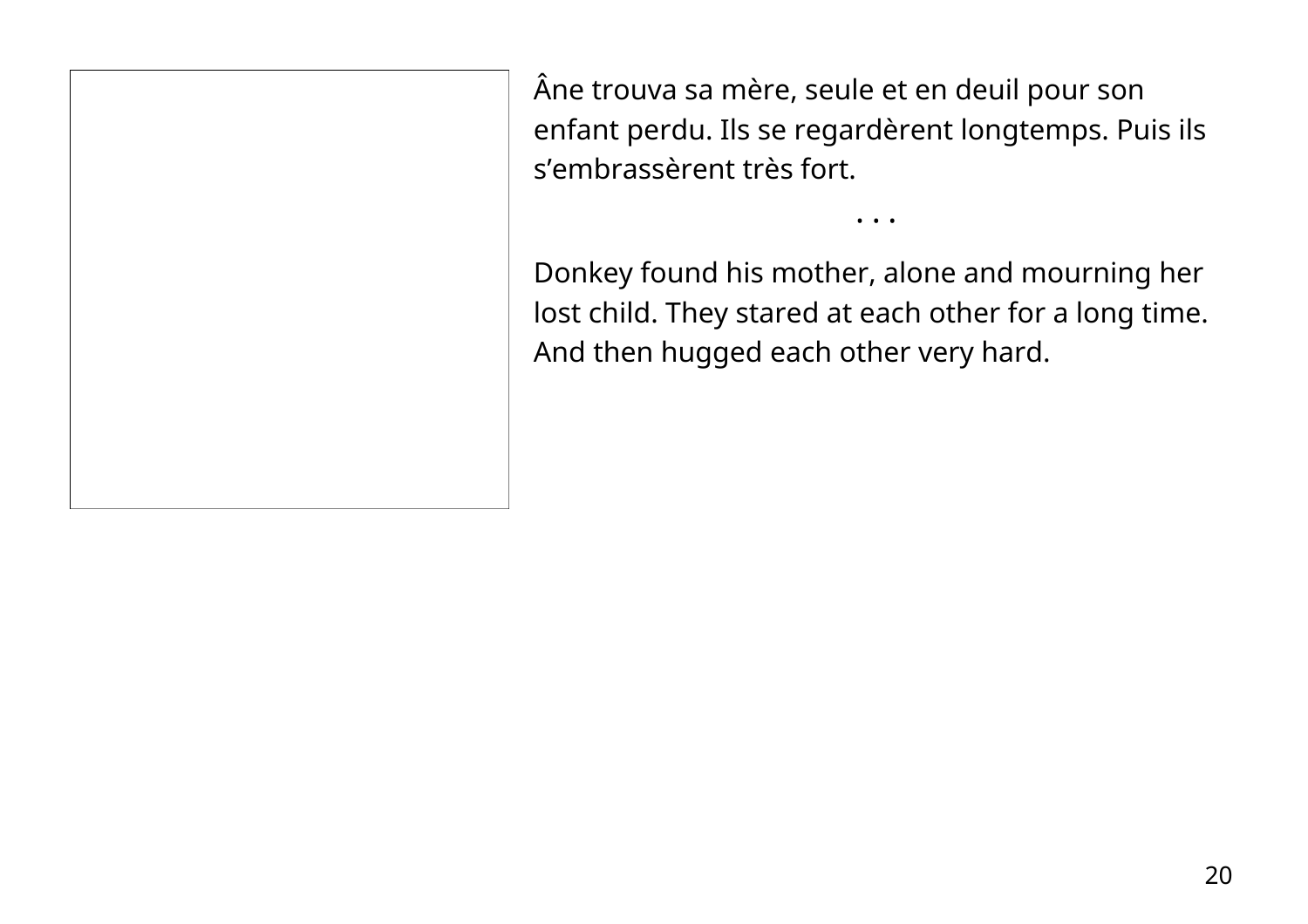L'enfant-âne et sa mère ont grandi ensemble et ils ont trouvé plusieurs manières de coexister. Lentement, tout autour d'eux, d'autres familles ont commencé à s'installer.

• • •

The donkey child and his mother have grown together and found many ways of living side by side. Slowly, all around them, other families have started to settle.